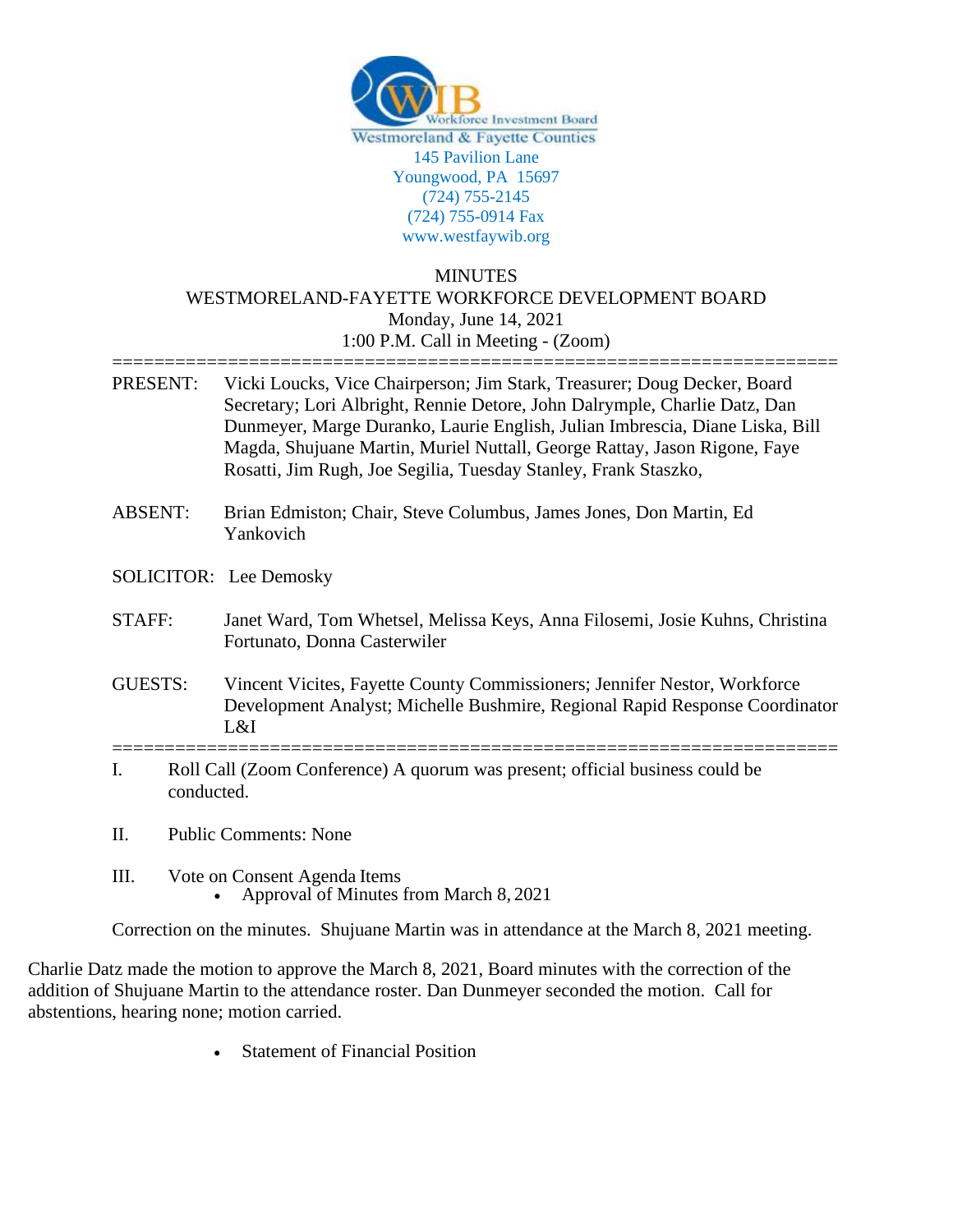Joe Segilia made the motion to approve the Statement of Financial Position Statement. Jim Stark seconded the motion. Call for abstentions, hearing none; motion carried.

IV. Finance Committee Report – JimStark

a. PY 2021 Budget

Both the Finance Committee and the Executive Committee reviewed and approved the Westmoreland-Fayette WIB Budget for Program Year July 1, 2021 – June 30, 2022, bringing the recommendation to the Board.

Total budget: \$9,138,494 Training - 62.4% or \$5,704,331 WIB - 8.2% or \$751,694 (WIB salaries & benefits) WIB operating costs 1.4% or \$126,354 CareerLink - 20% or \$1,829,554 Uncommitted  $-8\%$  or \$726,561

Faye Rosatti made the motion to approve the Budget for Program Year July 1, 2021 – June 30, 2022. George Rattay seconded the motion. Call for abstentions, hearing none; motion carried.

b. 2021-2022 Updated Salary Scale

Both the Finance and Executive Committee recommended approval for the revised salary scale. This new salary scale keeps the Westmoreland-Fayette Workforce Investment Board competitive. This does not affect current staff, but gives the Executive Director an opportunity when hiring in the future, to set salary based on background, experience.

Charlie Datz made the motion to approve the updated salary scale. Doug Decker seconded the motion; Call for abstentions, hearing none; motion carried.

- V. Executive Committee Vicki Loucks
	- a. Executive Committee May  $18<sup>th</sup>$  ratification of contracts Janet Ward

The following are the new BEP proposals needing ratification. We are seeking to fund for a 1-year period, July 1, 2021 – June 30, 2022.

Hempfield Area School District – Summer Career Camp - This is a week-long camp to expose 50-60 middle and high school students to high priority occupations to prepare student to fulfill careers in the local area. They requested \$7,960.00 for this program. Seeking ratification for these funds in the amount of \$7,960.00, using BEP III funds.

Charlie Datz made the motion to approve the Hempfield Area School District proposal in the amount of \$7,960.00 using BEP III funds. Dan Dunmeyer seconded the motion. Call for abstentions, hearing none; motion carried.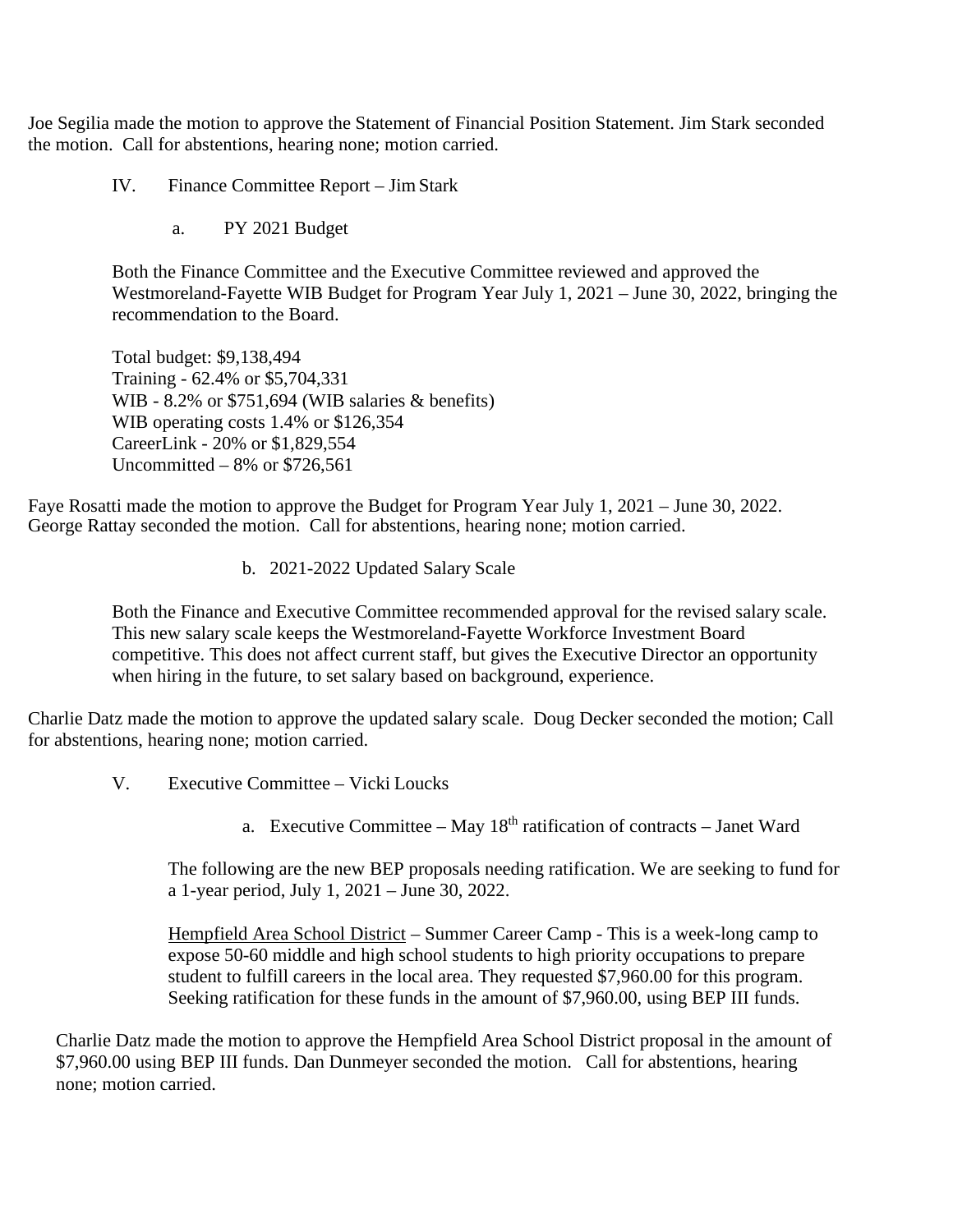Pittsburgh Chapter NTMA Foundation (BotsIQ) - Developing Manufacturing's Future Workforce. This is a hands-on programming, technical training and high engagement learning opportunities for 350 youth and four high schools in the Westmoreland-Fayette area. We are recommending that this be fully funded in the amount of \$10,744.00, using BEP III funds.

Doug Decker made the motion to ratify the Pittsburgh Chapter NTMA Foundation proposal in the amount of \$10,744.00. Jim Stark seconded the motion. Call for abstentions. John Dalrymple abstained due to conflict of interest. Call for the motion; motion carried.

> Connellsville Area Career and Technical Center - Summer Career Exploration Camp This program is for 2 middle school camps for students entering grades 6-8 (30 students total) exposing them to high priority occupations, local businesses, the CTC, and handson career awareness. They requested \$6,702.00 for this program. We are recommending that this be fully funded in the amount of \$6,702.00, using BEP III funds.

Shujuane Martin a made the motion to ratify the Connellsville Area Career and Technical Center in the amount of \$6,702. Joe Segilia seconded the motion. Call for abstentions, hearing none; motion carried.

> Westmoreland County Forum for Workforce Development - This program is to expand the Virtual Reality Career Snap Shots and Virtual Career Mentorships for 50 new business partners and 500 students through funding the Forum's Business Development Office and new VR software. They requested \$29,730.00 for this program. We are recommending this to be funded in the amount of \$15,000.00, using BEP III funds.

Jim Rugh made the motion to ratify the Westmoreland County Forum for Workforce Development proposal in the amount of \$15,000.00. Rennie Detore seconded the motion. Call for abstentions, hearing none; motion carried.

> Greater Latrobe School District NEXT Career Pathways Program - This is for Career Awareness activities for students in grades 8-12 to experience local high priority occupations through facility tour field trips. They requested \$8,588.00 for this program. We are recommending it be funded in the amount of \$1,200.00 for 1-year, using BEP III funds.

Charlie Datz made the motion to ratify Greater Latrobe School District's proposal in the amount of \$1,200.00. Shujuane Martin seconded the motion. Call for abstentions, hearing none; motion carried.

> German American Chamber of Commerce - Pittsburgh Chapter - This is a dual Apprenticeship and Pre-Apprenticeship Program for 10 high school seniors to complete a paid internship and 5 students to then transition to a full-time apprenticeship program. This supports students in our workforce area: Hempfield, Greensburg Salem, and Penn Trafford. They requested \$20,000.00 for this program. We are recommending that this be funded in the amount of \$20,000.00 using \$5,894 BEP III funds and \$14,106.00 in TANF funds.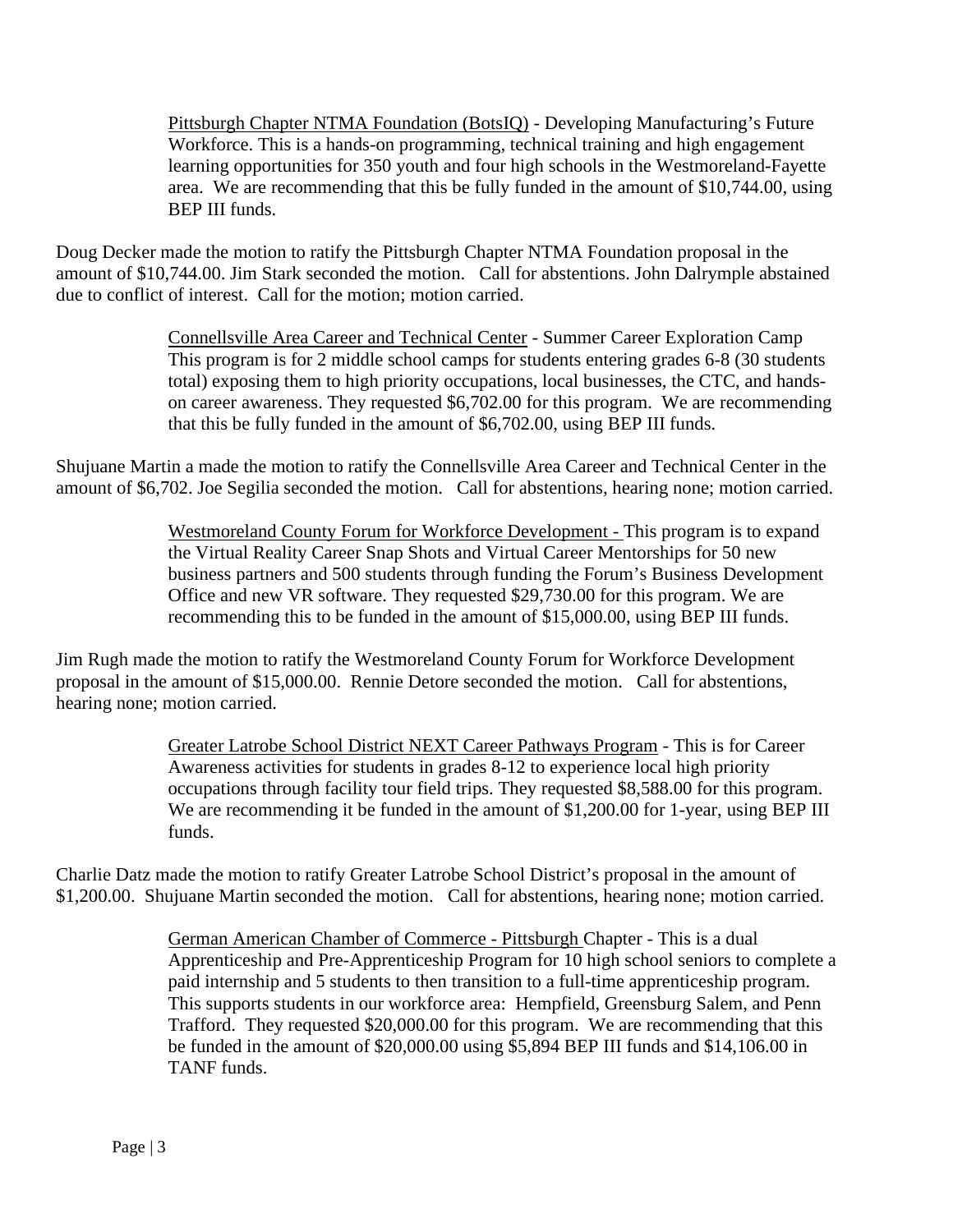Joe Segilia made the motion to ratify the German American Chamber of Commerce proposal in the amount of \$20,000.00, using \$5,894.00 in Business Education Funds III funds and \$14,106.00 in TANF funds. Dan Dunmeyer seconded the motion. Call for abstentions, hearing none; motion carried.

> Northern Westmoreland Career and Technical Center - Business Education Leadership This program will expose NWCTC students to career pathways post-secondary education essential skills, job shadowing. local business, and Penn State New Kensington's The Corner Launchbox. They requested \$10,700.00 for this program. We are recommending this be funded in the amount \$10,700.00; \$3,000.00 in Business Education Partnership III funds and \$7,700.00 in TANF funds.

Faye Rosatti made the motion to ratify Northern Westmoreland Career and Technical Center's proposal in the amount of \$10,700.00, using \$3,000.00 in BEP III funds and \$7,700.00 in TANF funds. Jim Stark seconded the motion. Call for abstentions, hearing none; motion carried.

> Westmoreland County Community College – Healthcare Career Camp - This program will expose high school students in grades 9-10 from Jeannette City, Penn Trafford Mt. Pleasant, and Laurel Highlands School District to healthcare careers through hands-onactivities and facility tours. They requested \$16,800.00 for this program. We are recommending that this be funded in the amount of \$10,000.00; \$2,000.00 in BEP III funds and \$8,000.00 in TANF funds.

Charlie Datz made the motion to ratify the Westmoreland County Community College's proposal in the amount of \$10,000.00, using \$2,000.00 in Business Education Funds and \$8,000.00 in TANF funds. Joe Segilia seconded the motion. Call for abstentions, Tuesday Stanley and Bill Magda abstained due to conflict of interest. Call for the motion, motion carried.

> Redstone Foundation (Fayette Business Partnership through the Fayette Chamber) - This program will expand and help maintain the Fayette County Virtual CareerFair, Fayette Youth*Leads!*; Spark! Fayette; and Plant, Pack, and Grow. They requested \$45,520.00 for these programs. We are recommending \$29,500.00; \$12,500.00 in BEP III funds and \$17,000.00 in TANF funds.

Joe Segilia made the motion to ratify Redstone Foundation in the amount of \$29,500.00, \$12,500.00 in BEP III funds and \$17,000.00 in TANF funds. Dan Dunmeyer seconded the motion. Call for abstentions, Muriel Nuttal abstained due to conflict of Interest. Call for the motion, motion carried.

• EXPERIENCE WORKS! Contract modifications

This program offers additional funding for the current Experience Works! Contracts to serve more youth.

• Private Industry Council - \$140,000.00 to serve an additional 75 participants

Charlie Datz made the motion to provide additional funding to the Private Industry Council's contract in the amount of \$140,000.00 to serve an additional 75 participants. Joe Segilia seconded the motion. Call for abstentions. Shujuane Martin abstained due to conflict of Interest. Call for the motion; motion carried.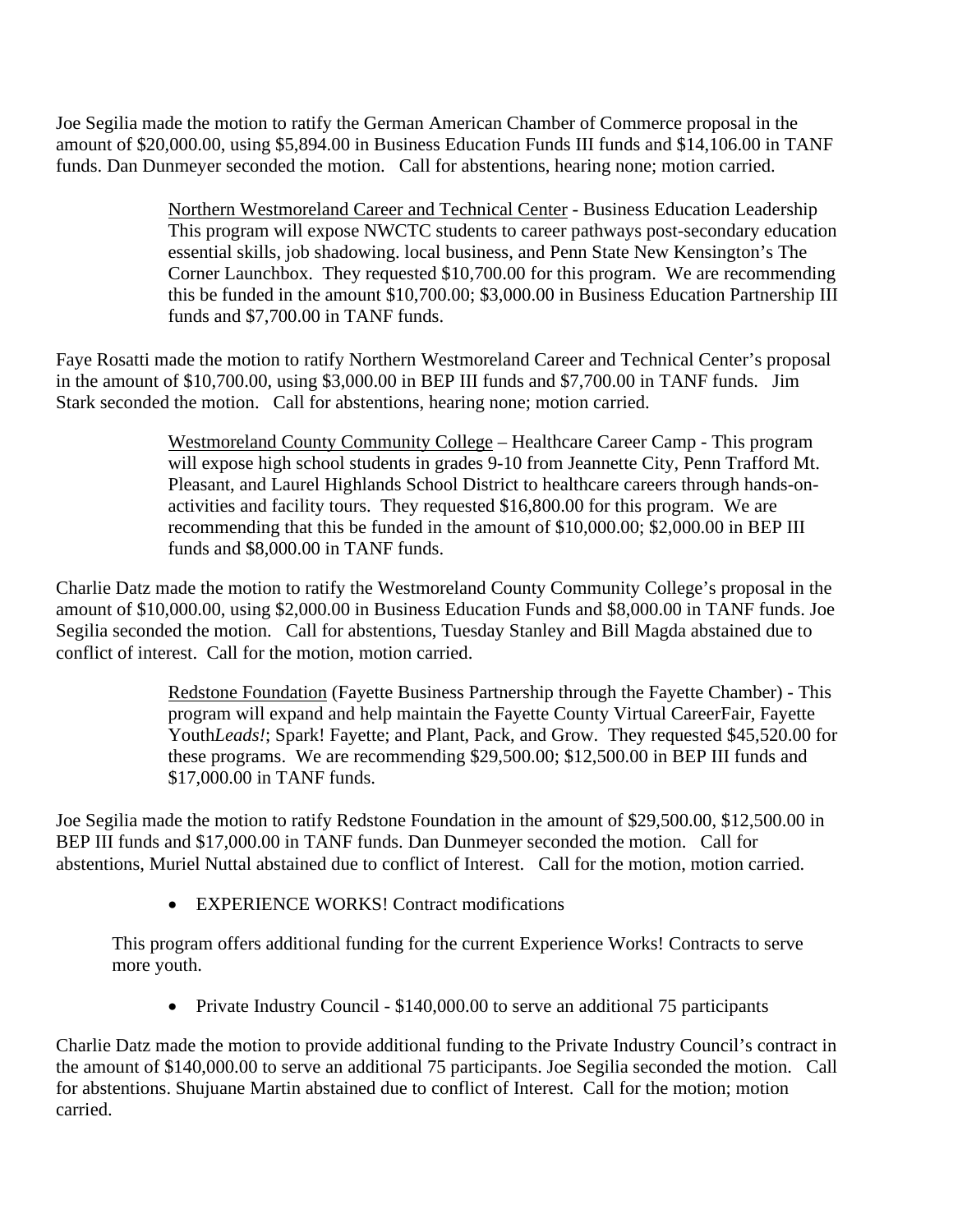• Fayette County Community Action Agency - \$100,000.00 to serve an additional 45 participants.

Joe Segilia made the motion to provide additional funding to Fayette County Community Action Agency's contract in the amount of \$100,000.00 to serve an additional 45 participants. Charlie Datz seconded the motion. Call for abstentions. Jim Stark abstained due to conflict of interest. Call for the motion; motion carried.

> • Transitional Worker Funding - July 1, 2021 – July 30, 2022 – Private Industry Council to provide services Adult and Dislocated Workers in the amount of \$100,000.00.

Joe Segilia made the motion to approve the Transitional Worker Funding in the amount of \$100,000.00 to the Private Industry Council. Jim Stark seconded the motion. Call for abstentions, Shujuane Martin abstained due to conflict of interest. Call for the motion, motion carried.

b. Bylaw Review and Approval – Janet Ward

The Bylaws were updated by Corinna Wilson of Wilson 500 to help make them more readable and to bring them up to best practices. Janet went through the previous Bylaws noting the changes.

Solicitor Demosky provided the legal provisions and statutory authority and agrees that our goal is to be transparent with public funds and this document adheres to that.

George Rattay made the motion to approve the changes to the Bylaws. Charlie Datz seconded the motion. Roll call vote.

Voting aye:

Vicki Loucks, Jim Stark, Doug Decker, Lori Albright, John Dalrymple, Charlie Datz, Rennie Detore, Dan Dunmeyer, Marge Duranko, Laurie English, Julian Imbrescia, Diane Liska, Bill Magda, Shujuane Martin, Muriel Nuttall, George Rattay, Jason Rigone, Faye Rosatti, Jim Rugh, Joe Segilia, Tuesday Stanley, Frank Staszko

Call abstentions; hearing none, motion carried.

- VI. Youth Committee Joe Segilia/Janet Ward
	- a. WIOA Young Adult Employment and Training Program Proposal Recommendation.

Arbor E&T, LLC dba Equus Workforce Solutions**. -** \$347,602.00

Assist 45 out-of-school youth earn their GEDs, pursue career training, gain work experience, and be placed in employment Opportunities. This program takes place at the Alle-Kiski CareerLink®.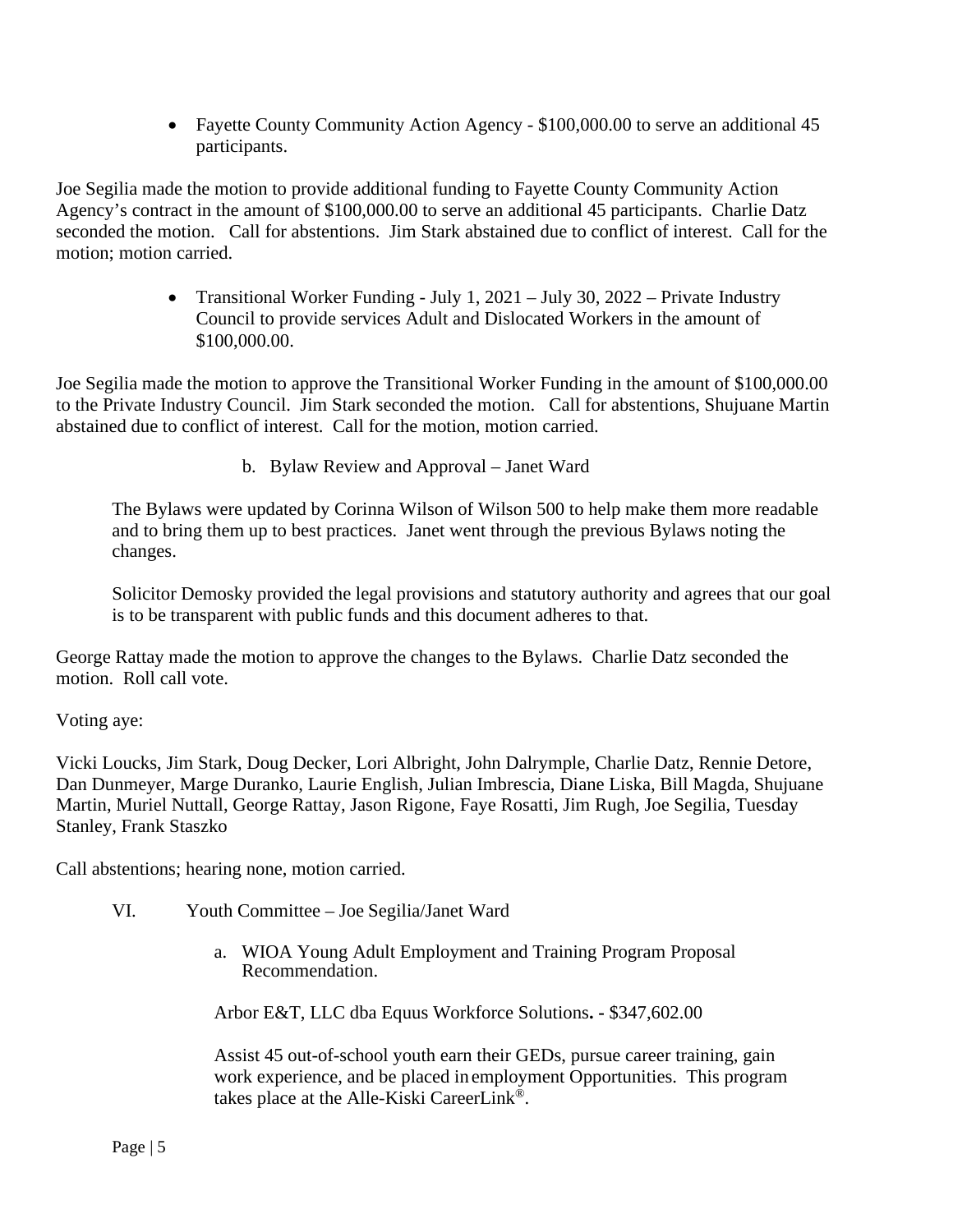Joe Segilia made the motion to approve Arbor E&T dba Equus Workforce Solutions out-of-school program in the amount of \$347,602.00 for 1 year. Rennie Detore seconded the motion; motion carried.

Regional Integrated Human Services (RIHS) - \$200,000.00

CareerSTEPS Out-of-School Young Adult Work Experience Program will provide career readiness services to 30 out-of- school young adults through workshops, online learning/training, and work experience. Career Step program operates out of the Youngwood and Fayette County CareerLink's.

Charlie Datz made the motion to approve CareerSTEPS out-of-school program in the amount of \$200,000.00 for 1 year. Laurie English seconded the motion. Call for abstentions; hearing none, motion carried.

Private Industry Council of Westmoreland/Fayette Inc. (PIC) - \$190,000.00

WIOA Youth Transportation Program will provide 3 transportation career tracks (CDL Class A or CDL – Class B to 50 out- of-school youth to earn credentials in the HPO of transportation.

Laurie English made the motion to approve WIOA Youth Transportation Program in the amount of \$190,000.00 for 1 year. Jim Stark seconded the motion. Call for abstentions. Shujuane Martin abstained. Call for the motion, motion carried.

Fayette County Community Action Agency (FCCAA) - \$101,378.00

The Nurse Aide Training Program is a seven-week program for 24 out-of-school youth to gain instructional hours, pre-employment workshops, and certification assessments to become Certified Nurse Aides.

Joe Segilia made the motion to approve the WIOA Nurse Aide Training Program in the amount of \$101,378.00 for 1 year. Dan Dunmeyer seconded the motion. Call for abstentions. Jim Stark abstained due to conflict of interest. Call for the motion, motion carried.

Private Industry Council of Westmoreland/ Fayette Inc. (PIC) - \$90,000.00

The WIOA Youth Drone Program will provide 28 in-school-youth from Westmoreland and Fayette County school districts with drone programming, paid work experience, and FAA Part 107 Drone Certification License.

Joe Segilia made the motion to approve the WIOA Youth Drone Program in the amount of \$90,000.00 for 1 year. Marge Duranko seconded the motion. Call for abstentions. Shujuane Martin abstained. Call for the motion, motion carried.

Private Industry Council of Westmoreland/Fayette Inc. (PIC) - \$90,000.00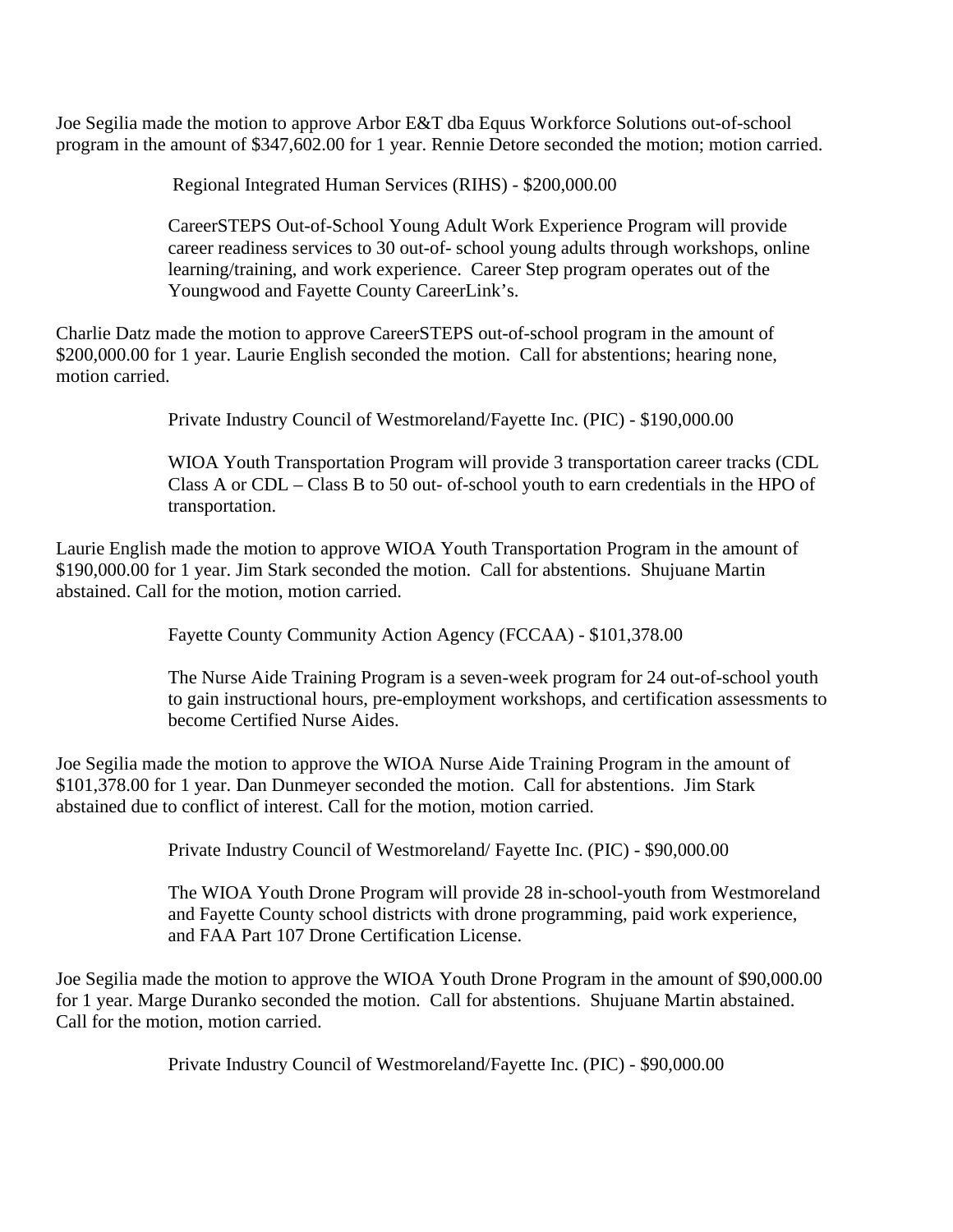The WIOA Youth Pre-Apprenticeship Program will provide training in Carpentry/Construction, Electrical trades, and Landscaping to 30 out-of-school youth in addition to receiving ergonomics training, career pathway knowledge, OSHA 10, and NCCER certification.

Joe Segilia made the motion to approve the WIOA Youth Pre-Apprenticeship program in the amount of \$90,000.00 for 1 year. Frank Staszko seconded the motion. Call for abstentions. Shujuane Martin abstained due to conflict of interest. Call for the motion, motion carried.

- VII. Executive Director's Report Janet Ward
	- State Local and Regional Plan Final Draft Approval

The Local and Regional Plans were approved at the March Board of Director's meeting and then submitted to the State for approval. In May, we received feedback from the State noting minor changes.

Once approved, these Plans will be made public, and will be on our website: Westfaywib.org.

Charlie Datz made the motion to approve the Local Plan as revised. Tuesday Stanley seconded the motion. Call for abstentions; hearing none, motion carried.

Joe Segilia made the motion to approve the Regional Plan as revised. Doug Decker seconded the motion. Call for abstentions; hearing none, motion carried.

• PA CareerLink Update

Transitioning staff and partners to return to working everyday in CareerLink Centers as of the week of July 5th. Traffic is picking up but mostly UC needs

• WFWDB Update

The Westmoreland-Fayette Workforce Investment Board is in need for more office space and will be talking with WCCC

Josie Kuhn was hired as Grants/Marketing Manager

Still in the process of hiring an Executive Assistant. Our first round was unsuccessful due to lack of applicants and interest.

• TANF Contract Approval – IU1 - \$10,000.00

Charlie Datz made the motion to approve the TANF Contract with IU1 in the amount of \$10,000.00. George Rattay seconded the motion. Call for abstentions. Joe Segilia abstained due to conflict. Call for the motion, motion carried.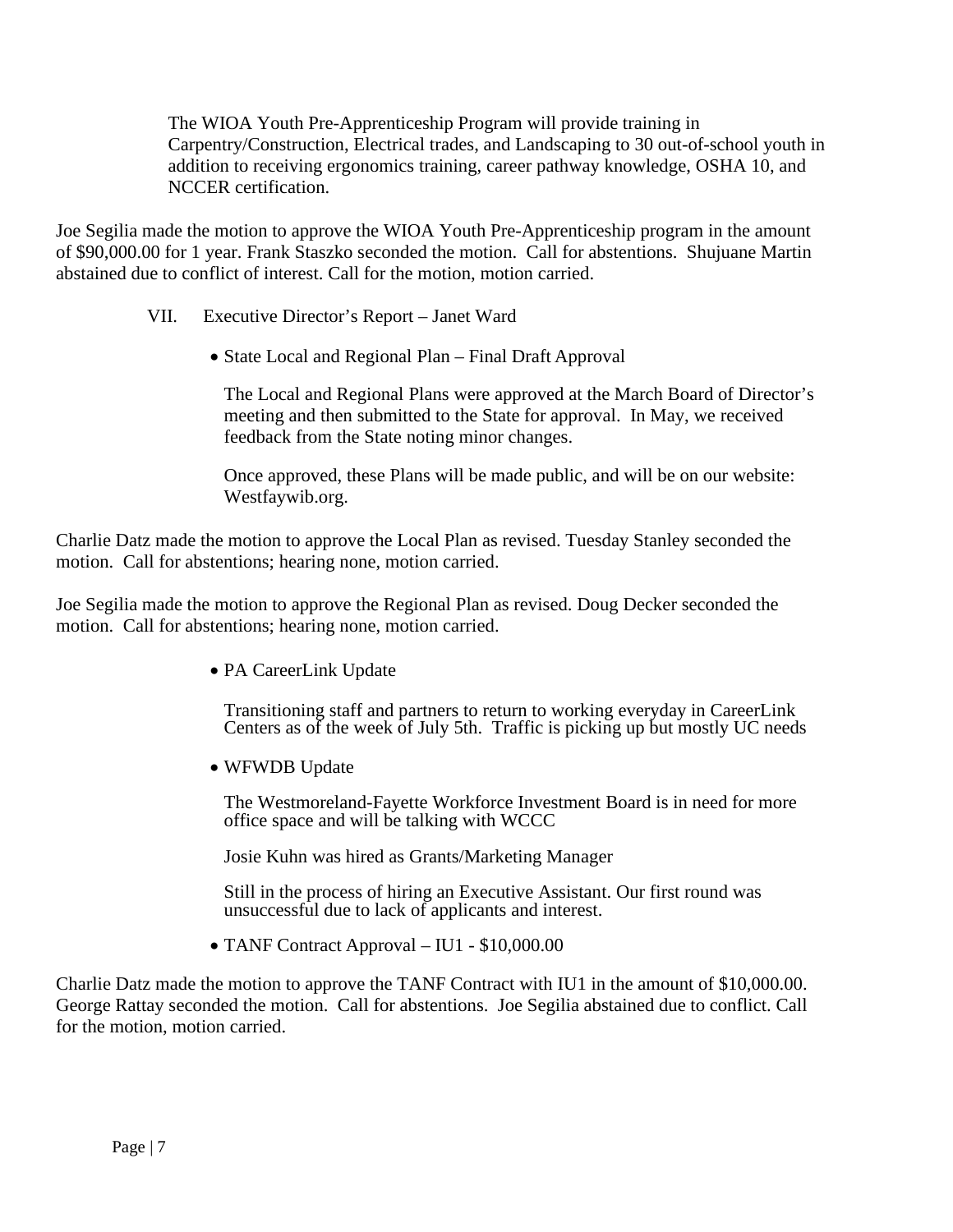New Grants Received:

Appalachian Regional Commission (ARC) Grant – April 2021 Scott Electric Foundation Grant in partnership with CWCTC – June 2021

Marketing & Operational Milestones

Janet and Josie reviewed the milestones from the last year from the last year of activities and accomplishments. Highlights include:

5 grants received since last June. 5 RFPs published between October 2020 and March 2021

Social Media Development: From June 2020 to May 2021, we have seen an increase in Facebook, Instagram, LinkedIn and Twitter followers.

## VIII.New Business

• **Election of Officers** 

George Rattay presented the Slate of Officers. Brian Edmiston indicted that he will no longer be Chair due to a change in jobs. Vicki Loucks accepted the Chair position, Doug Decker accepted the Vice Chair position, Jim Stark accepted the Treasurer position and Jim Rugh, accepted the Board Secretary position.

Slate of Officers as presented:

Vicki Loucks, Chair **Doug Decker, Vice Chair**<br> **Jim Stark. Treasurer Doug Decker, Vice Chair** 

Jim Rugh, Board Secretary

Charlie Datz made the motion to close the nominations. George Rattay seconded the motion. Call for abstentions, hearing none, motion carried.

Joe Segilia made the motion to accept the Slate of Officers. Charlie Datz seconded the motion. Call for abstentions, hearing none, motion carried.

> • Dates for the next Board meetings: September 13, 2021, December 13, 2021, March 14, 2022 and June 13, 2022

The Board will be sent a calendar invite and the dates will be published as well. Following the Sunshine Law, all meetings are published in the local newspapers and the website.